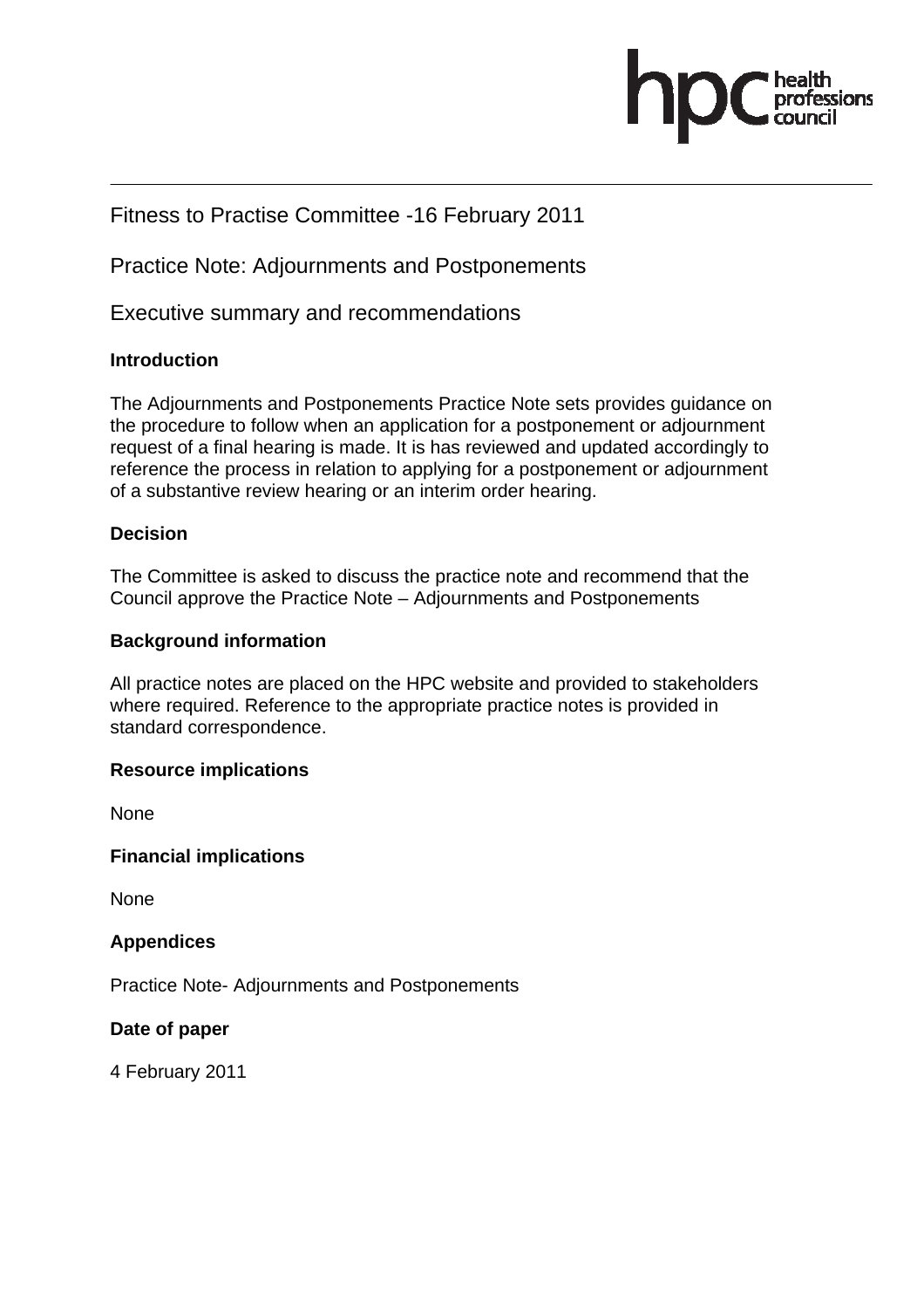

# **PRACTICE NOTE**

# **Postponement and Adjournment of Proceedings**

This Practice Note has been issued by the Council for the guidance of Practice Committee Panels and to assist those appearing before them.

## **Introduction**

Article 32(3) of the Health Professions Order 2001<sup>1</sup> (the **Order**) requires Panels to conduct fitness to practise proceedings expeditiously and it is in the interest of all parties, and the wider public interest, that allegations are heard and resolved as quickly as possible. Where a time and venue for a hearing have been set, Panels should always aim to proceed as scheduled. Accordingly, the parties and their representatives should also be ready to proceed.

Panels proceedings should not be postponed or adjourned unless it is shown that failing to do so will create a potential injustice. Requests for postponements or adjournment which are made without sufficient and demonstrated reasons to justify them should not be granted.

# **Postponements and adjournments**

In relation to HPC fitness to practice proceedings, a distinction is made between a postponement and an adjournment in that:

- **postponement** is an administrative action which may be taken on behalf of a Practice Committee by HPC's Head of Adjudication<sup>2</sup> at any time up to 14 days before the date on which a hearing is due to begin; and
- **adjournment** is a decision for the Panel or the Panel Chair, taken at any time after that 14 day limit has passed or once the proceedings have begun or are part heard.

# **Postponements**

An application for a postponement should be made in writing (letter, email or fax) to the Head of Adjudication at the HPC at least days 14 before the hearing date. The application should set out the background to and reasons for the request and be supported by relevant evidence.

SI 2002/254 2

 $\overline{a}$ 

or in the Head of Adjudication's absence, any person nominated by the Head of Adjudication (other than a person who has been involved in the investigation of the case)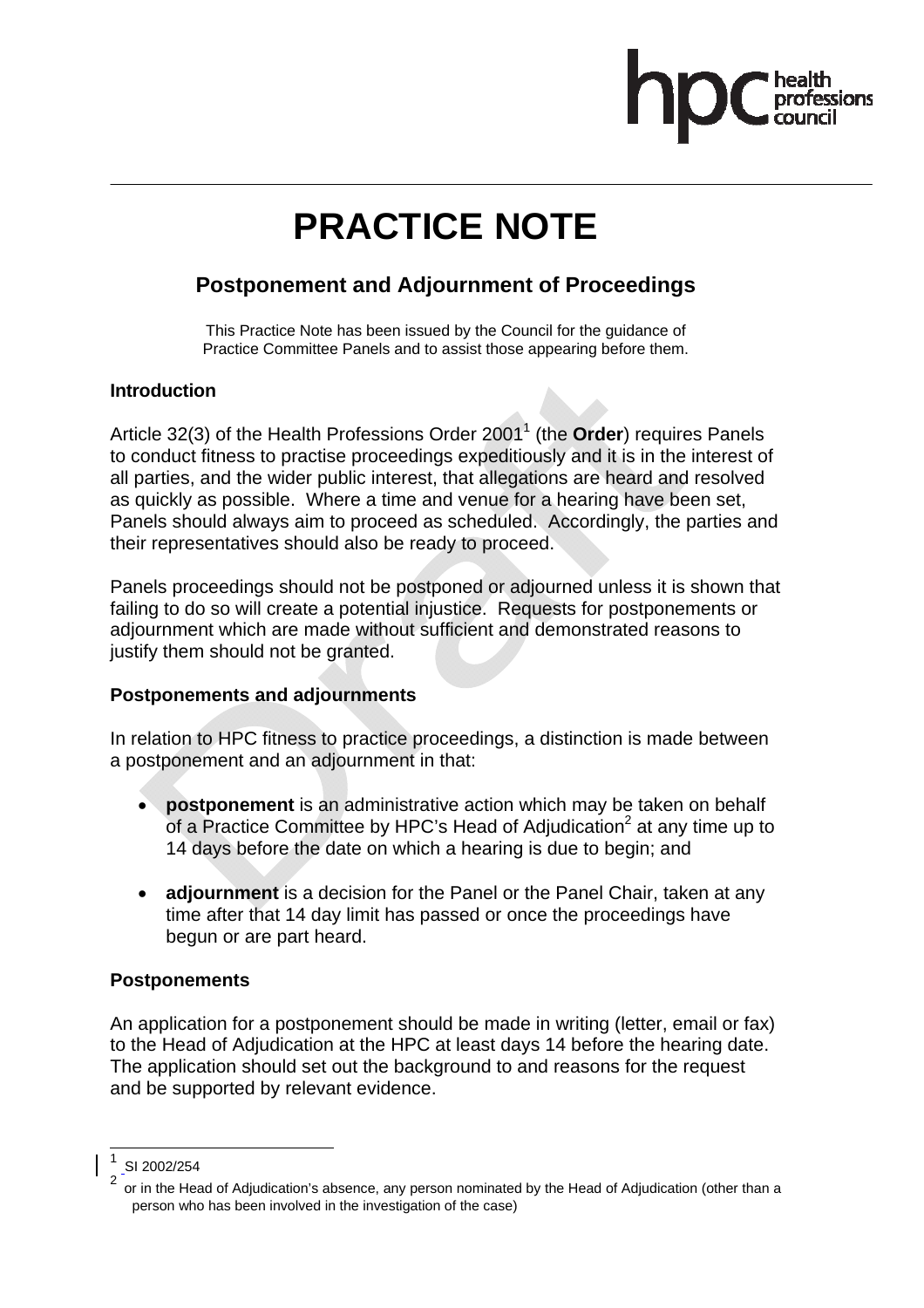In considering postponement requests, the Head of Adjudication will consider whether, in all the circumstances the request is reasonable, taking into account:

- the reasons for the request:
- the length of notice that was given for the hearing;
- the time remaining before the hearing is due to commence; and
- whether the case has previously been postponed.

If a postponement application is refused, the Head of Adjudication will advise the applicant to attend the hearing. The applicant and any representative must do so ready to proceed, but subject to the right to apply to the Panel for an adjournment.

Where a postponement is granted, the Head of Adjudication will seek to agree with the parties suitable alternative dates for the hearing or, where that is not possible, to agree the arrangements which need to be put in place in order for the case to be re-listed for hearing.

# **Postponements should NOT be granted for hearings in respect of:**

- **an application for an interim order under Article 31 of the Order (which inevitably take place at short notice); or**
- **the review of a Practice Committee order made under Article 30 of the Order, where the effect of postponement would be to permit the order to expire without it being reviewed.**

# **Adjournments**

Applications for adjournment should be made in writing as early as possible and, other than in exceptional circumstances, no later than seven days prior to the scheduled date for the hearing. The application must specify the reasons why the adjournment is sought and be accompanied by supporting evidence, such as medical certificates.

**Where time permits, adjournment applications should be put before the Panel prior to the scheduled hearing date, together with any submissions from the HPC on the application. The Panel's decision should then be communicated to the parties in writing.** 

Where, due to exceptional circumstances, an application for an adjournment is made less than five working days prior to the date for the hearing, it is unlikely to be considered by the Panel until that scheduled hearing date.

Panels should control and decide all requests for adjournments. In determining whether to grant an adjournment, Panels should have regard to the following factors, derived from the decision in *CPS v Picton* (2006) EWHC 1108:

• the general need for expedition in the conduct of proceedings;